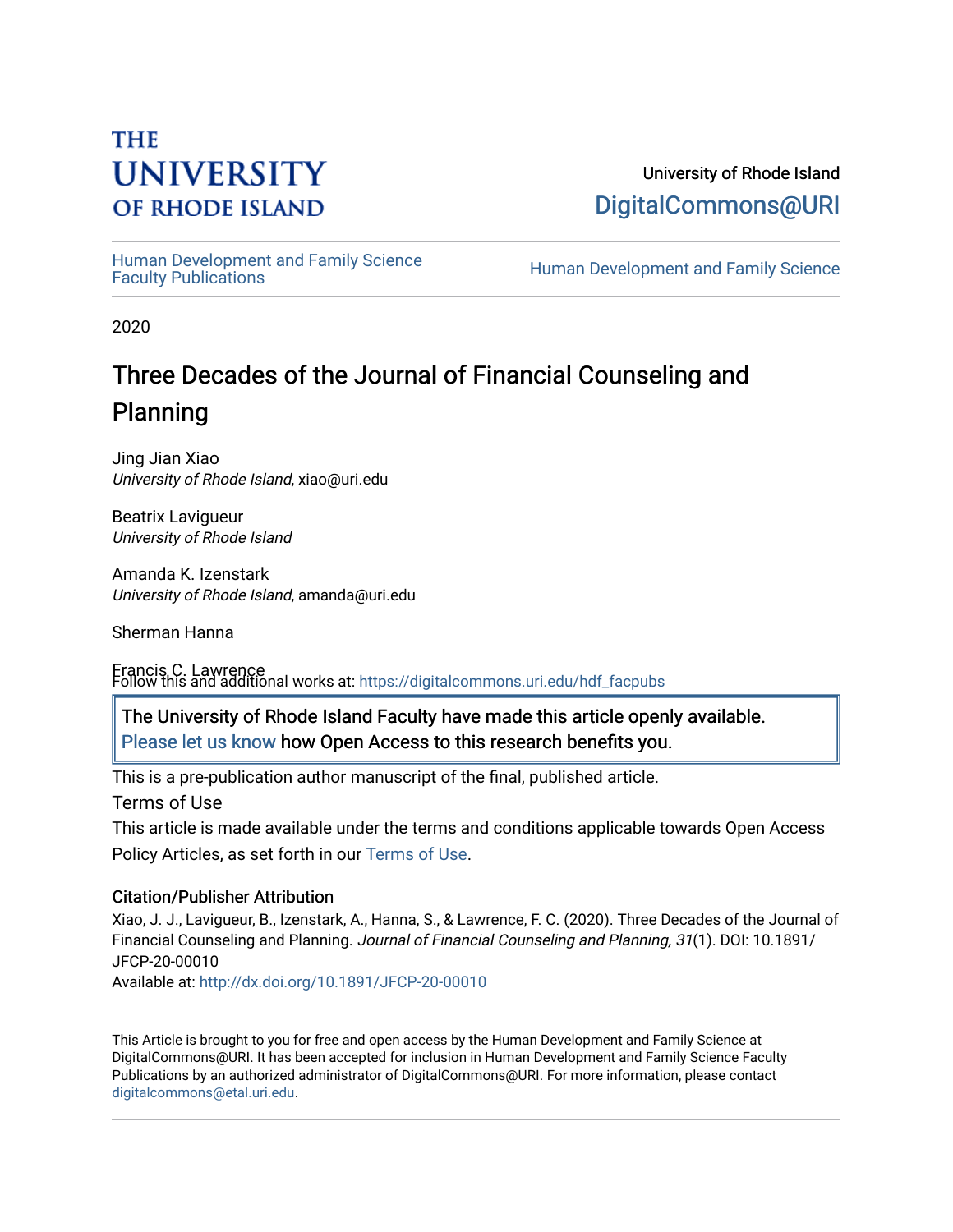Xiao, J. J., Lavigueur, B., Izenstark, A., Hanna, S., & Lawrence, F. C. (2020). Three Decades of the Journal of Financial Counseling and Planning. *Journal of Financial Counseling and Planning, 31*(1). DOI: 10.1891/JFCP-20-00010

#### **Three Decades of the** *Journal of Financial Counseling and Planning*

Jing Jian Xiao<sup>1</sup>, Beatrix Lavigueur<sup>2</sup>, Amanda Izenstark<sup>3</sup>, Sherman Hanna<sup>4</sup>, Francis C. Lawrence<sup>5</sup>

#### **Abstract**

This article describes the current status and trends in the past three decades (1990-2019) of the *Journal of Financial Counseling and Planning (JFCP).* Since its first issue published in 1990, *JFCP* has become a major research outlet in consumer finance. The journal publishes cuttingedge, peer reviewed, original research papers on consumer financial counseling, planning, and education that have broad impacts on both academic research and business practices in the field of consumer finance. It is included in many major indexes such as Scopus, Emerging Source Citation Index, EconLit, among others. It has published influential papers on consumer financial wellbeing, financial capability, financial education, financial counseling, financial planning, retirement planning, risk tolerance, and financial behavior change.

*Keywords: content analysis, financial counseling, financial education, financial planning, financial wellbeing, journal review*

#### **Introduction**

The *Journal of Financial Counseling and Planning (JFCP)* is the official research journal of the Association for Financial Counseling and Planning Education (AFCPE). Its mission is to publish original research to enrich the literature of consumer finance and provide implications for practitioners in public policymaking, business practices, and consumer education. Two papers described its contents and trends in its first decade (Hanna, 1999) and second decade (Ji et al., 2010). This editorial describes the current status and trends of this journal over three decades, especially looking at the third decade (2010-2019). We also propose future directions for strengthening the journal as a major outlet in consumer finance research and practice.

#### **Background Information of** *JFCP*

<sup>&</sup>lt;sup>1</sup> JFCP Editor and Professor, Department of Human Development and Family Studies, University of Rhode Island, Kingston, RI 02881; Email: xiao@uri.edu.

<sup>&</sup>lt;sup>2</sup> JFCP Editorial Assistant and graduate student, Department of Human Development and Family Studies, University of Rhode Island, Kingston, RI 02881; Email: blavigueur@my.uri.edu.

<sup>3</sup> JFCP Editorial Board member and Professor, Library, University of Rhode Island, Kingston, RI 02881; Email: amanda@uri.edu.

<sup>4</sup> JFCP founding Editor and Professor, Department of Human Services, Ohio State University, 1787 Neil Ave., Columbus, OH 43210; Email: hanna.1@osu.edu.

<sup>5</sup> JFCP former Editor, Professor and Chair, Department of Personal Financial Planning, University of Missouri, 241 Stanley Hall, MO 65211; Email: lawrencef@missouri.edu.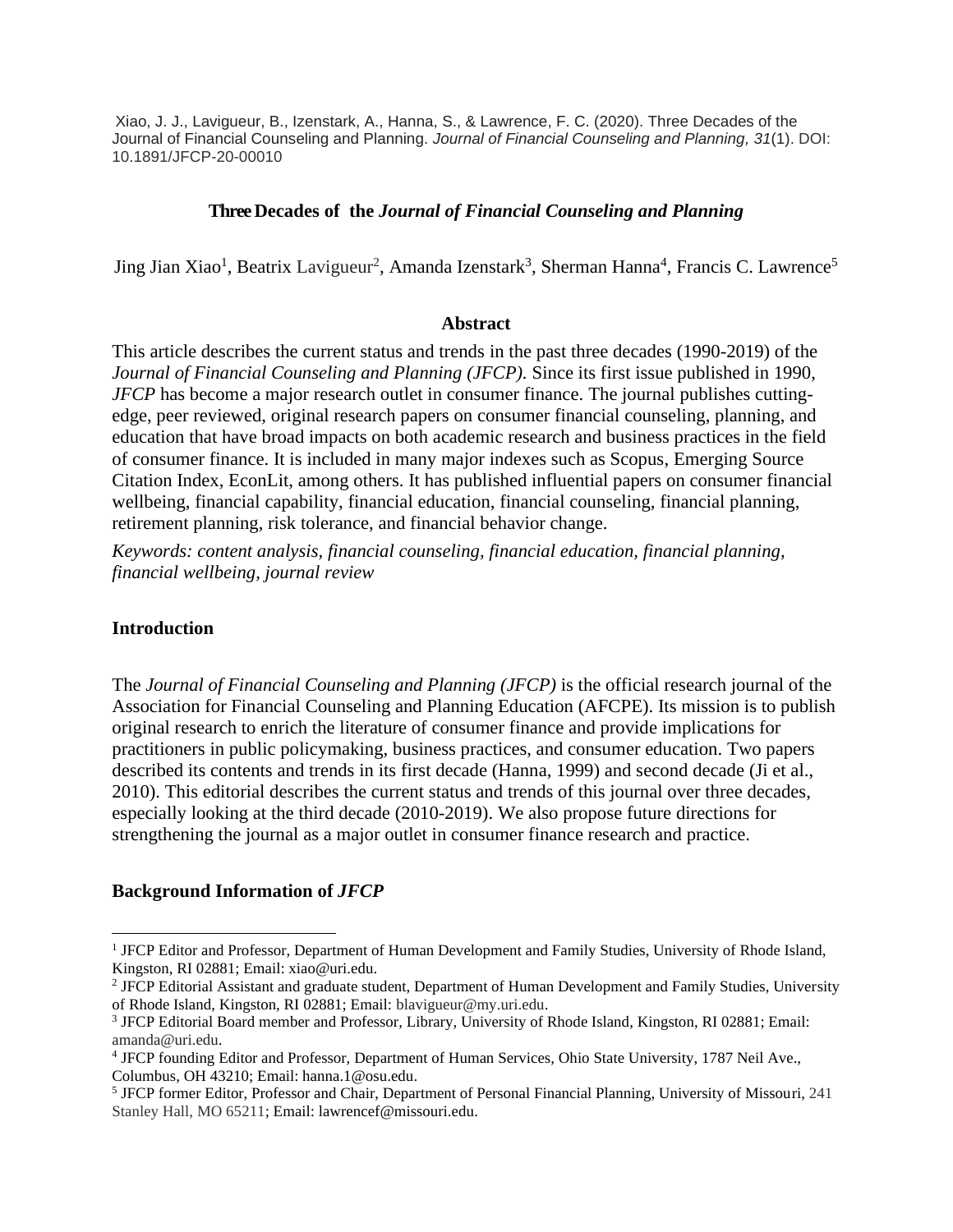*Editors.* The founding editor was Sherman Hanna (1990-2002), the second editor was Sandra Helmick (2003-2005), the third editor was Fran Lawrence (2006-2013), and the current editor is Jing Jian Xiao (2014-present).

*Book editors.* Two people served as book review editors, Musaddak J. Alhabeeb (1997-02) and Barbara O'Neill (2004-15). Starting in 2016, *JFCP* stopped publishing book reviews to give more space for publishing original research papers.

*Associate editors.* The following people served as associate editors in decades one or two: Sharon Burns (1990-91), Suzanne Lindamood (1997-98), William Bailey (1992-97), and Rui Yao (2001-02). Former associate editors in decade three were Sonya Britt-Lutter (2017-18) and Joyce Serido (2017-18). Current associate editors are Swarn Chatterjee (2017-present), Jr-Tsung Huang (2017-present), Charlene M. Kalenkoski (2017-present), Jinhee Kim (2017-present), Yoon Lee (2019-present), and Tong Yu (2019-present). Associate editors help handle peer review processes, provide accept/revise/reject recommendations for the editor, and give suggestions for major decisions regarding the journal.

*Guest editors. JFCP* published several special issues on selected topics and the following people served as guest editors (in parentheses are the topic and publication year): William H. Carter, Jonathan Fox and Kate Padgett Walsh (Ethics, 2017), Manouchehr Mokhtari (Health, 2018), and Jr-Tsung Huang (Financial wellbeing, 2018). Several special issues are planned that will be published in future issues.

*Size change.* The journal was originally published in a smaller size of paper (6"x8.5"). Starting in 1995, under the editorship of Sherman Hanna, the journal was published in a larger size of paper  $(8.5"x11"')$ .

*Issue change.* Originally, only one issue of *JFCP* was published per year. Starting in 1997, under the editorship of Sherman Hanna, two issues a year are published.

*Name change.* The original name of the journal was *Financial Counseling and Planning*. In 2008 under the editorship of Fran Lawrence, the name was changed to *Journal of Financial Counseling and Planning* in volume 19 issue 2.

*Change of the publisher.* From its beginning year (1990) to 2015, the journal was self-published by AFCPE. Starting in 2016, under the editorship of Jing Jian Xiao, the journal has been published by Springer Publishing Company.

*Number of papers published.* During the first two decades (1990-2009), *JFCP* published 271 papers and 47 book or software reviews (Ji et al. 2010). During the third decade (2010-2019), 168 research papers, 8 editorials, and 35 book reviews were published. In the following sections, only statistics of research papers are presented.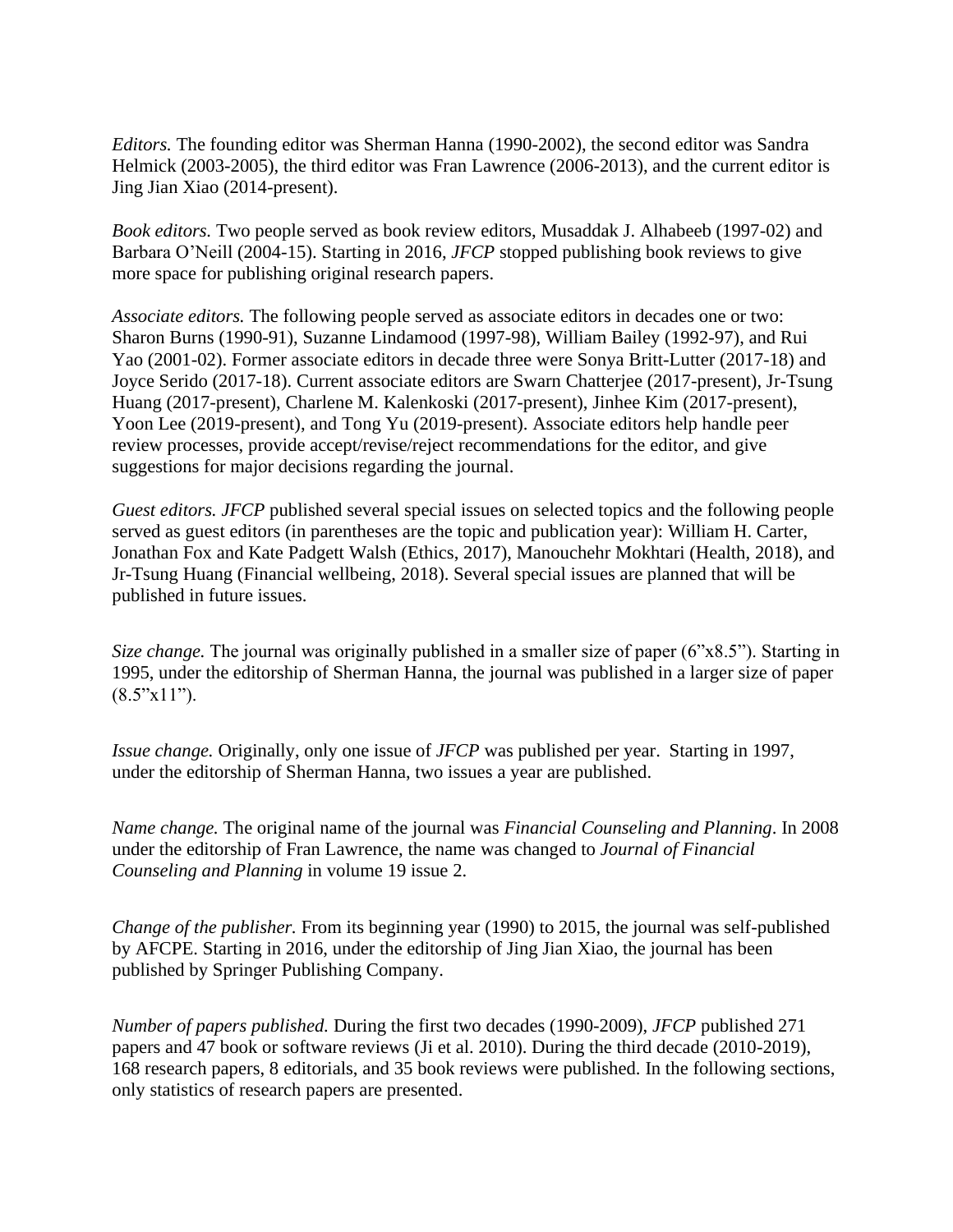#### **Authorships**

*Prolific authors.* During the third decade, the most prolific author published in *JFCP* was Sherman Hanna. Other prolific authors included Sonya Britt-Lutter and Swarn Chatterjee (both ranked 2<sup>nd</sup>); John E. Grable, Michael Finke, Sandra J. Huston, and Kyoung Tae Kim (all ranked 4<sup>th</sup>) (Table 1, left panel). For comparison, John Grable and Sherman Hanna were in the top 5 prolific authors in decade two (Ji et al., 2010) and Sherman Hanna was the most prolific author during the first decade (Hanna, 1999). For all three decades, the top five prolific authors were Sherman Hanna, John E. Grable, Jing Jian Xiao, Sharon A. DeVaney, and Jean M. Lown (Table 1, right panel).

*Sole vs. co-authorship.* The percentage of sole authorship was similar to decade two but much lower than decade one, which was 16%, compared to 17% in decade two and 30% in decade one (Table 2).

*Author affiliations.* Based on Scopus, in decade three, the following universities have the highest numbers of authors appearing in *JFCP*: Kansas State University, University of Georgia, Texas Tech University, and Ohio State University. University of Georgia and Ohio State University were also on the top 3 lists of author affiliations during decades one and two (Table 3).

*Author countries.* The author base has greatly expanded internationally over the last three decades. Based on Scopus, in the first decade, authors were only from four countries (U.S., Canada, South Korea, and Kenya). In the second decade, authors were from 10 countries (U.S., South Korea, Australia, Canada, Germany, Greece, New Zealand, Poland, Russian Federation, and Sweden). In the third decade, authors were from 20 countries/areas (U.S., China, South Korea, Australia, Canada, Sweden, Taiwan, Hong Kong, New Zealand, South Africa, Turkey, UK, Belgium, Brazil, India, Italy, Japan, Kazakhstan, Lebanon, and Malaysia) (Table 4).

#### **Contents and Methods**

*Keywords.* Keyword changes usually demonstrate the trends of the journal. In this journal, key words are defined and provided by authors to describe the subjects of articles. For decade three, we analyzed key word frequency using Scopus and compared these with key words used in decade one and decade two presented by Ji et al. (2010). We grouped key words into thematic categories. The top six most used key words for the third decade are financial literacy (which also includes financial knowledge, appearing 44 times), retirement planning (retirement, retirement saving, retirement adequacy, 35), risk tolerance (financial risk tolerance, risk aversion, risk, 32), financial planning (financial advice, financial planner, estate planning, 31), financial education (adult education, workplace education, employee education, education, 29), and personal financial behavior (financial behavior, 22) (Table 5). Compared to the last two decades, three categories, financial education, financial literacy, and personal financial behavior were not ranked in the first decade but ranked  $7<sup>th</sup>$ ,  $3<sup>rd</sup>$ , and  $5<sup>th</sup>$ , respectively, in the second decade. In decade three, the ranking of retirement planning increased ( $2<sup>nd</sup>$  vs  $3<sup>rd</sup>$  and  $11<sup>th</sup>$ ), that of financial planning increased from decade two  $(4<sup>th</sup>$  vs  $3<sup>rd</sup>$  and  $7<sup>th</sup>$ ), and that of risk tolerance decreased from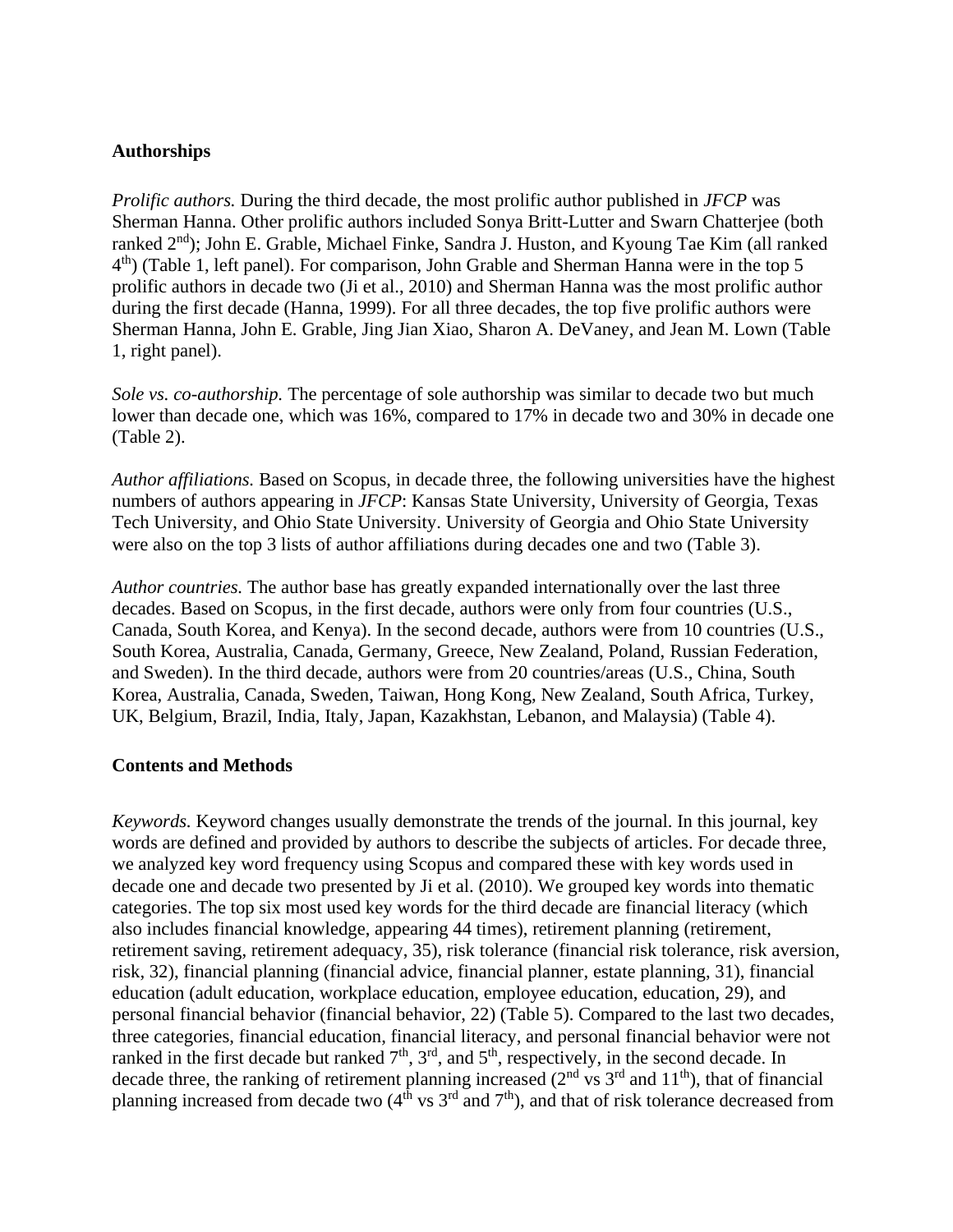decade two  $(3<sup>rd</sup>$  vs  $6<sup>th</sup>$  and  $2<sup>nd</sup>)$ .

Besides the key words presented in Table 5, other commonly used key words in the last 30 years were financial well-being (which also includes financial wellness, financial satisfaction, economic well-being, appearing 32 times in Scopus), financial stress (stress, economic stress, financial stress, financial problems, financial anxiety, 30), college student (young adult, emerging adult, 21), gender (gender difference, 16), and financial socialization (economic socialization, 12).

*Research Method Type.* Following Ji et al. (2010), among research papers, there are four types of research methods including qualitative research, quantitative research, normative research, and literature review or opinion. In decade three, the percentage of qualitative research papers among 168 papers was 84%, increasing from the previous decades (70% and 69%, respectively). Among other types, percentages of qualitative research, normative research, and review/opinion papers were 5%, 3%, and 8%, respectively, decreasing from the previous decade (10%, 10%, and 11%, respectively) (Table 6).

*Data Analysis Type*. Data analysis types include descriptive statistics, regression or regressionlike analyses, and other analyses. According to Ji et al. (2010), descriptive statistics include univariate and bivariate analyses such as t-tests or chi-squared tests. Regression and regressionlike analyses include ordinary least squares, probit, Tobit, logit, and other regression analyses. Other analyses include those that did not use descriptive and regression analyses, such as factor analysis, path analysis, structural equation modeling, etc. During the third decade, the most used data analysis method, which accounted for 77% of all quantitative research papers, increased compared to decades one and two (69% and 74%, respectively). The percentage of papers using descriptive analyses was 8%, decreased from decades one and two (16% and 13%, respectively). The percentage of quantitative papers using other types of analyses was 14%, similar to the previous two decades (14% and 13%, respectively) (Table 7).

*National or International Datasets Used.* During the third decade, 62 quantitative papers used national or international datasets. Among those, the most used dataset was Survey of Consumer Finance (SCF) (29%), decreased from decades one and two (76% and 58%, respectively). However, 15% of the papers used the National Financial Capability Study (NFCS), which was not used in previous decades (NFCS just started its first survey in 2009). Other popular datasets used in decade three were the Health and Retirement Study (HRS) (11%) and National Longitudinal Surveys of Youth (NLSY) (11%), increased from previous decades. One dataset, Consumer Expenditure Survey, was used in only one paper (2%), lower than decade one (8%) and similar to decade two (2%). In addition, two datasets used in decade three were never used in previous decades, the Panel Study of Income Dynamics (PSID) (8%), and De Nederlandsche Bank Household Survey (DNBHS) (5%). The percentages of using other datasets was 21%, increased from the previous two decades (12% and 18%, respectively). These national or international datasets were used for the first time in papers of this journal. Among them, international datasets included China Family Panel Study, Canadian General Social Survey, Household, Income, and Labor Dynamics in Australia, OECD's Programme for International Student Assessment; and U.S. national datasets included American Dream Demonstration, Asset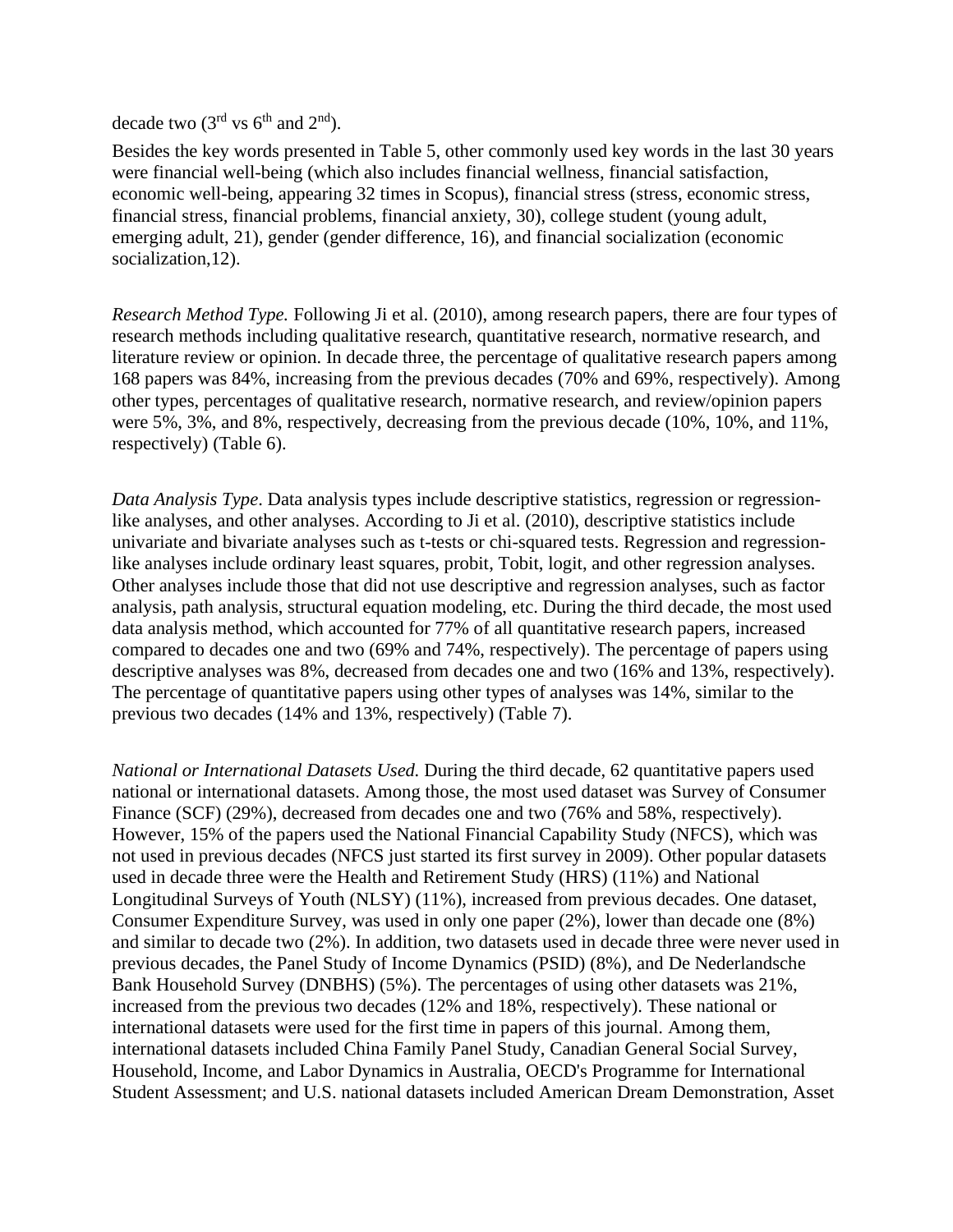and Health Dynamics among the Oldest Old, Familial Response to Financial Instability Study, Health Tracking Household Survey, National Longitudinal Study of Adolescent Health, National Survey of Midlife Development, Public Access to Court Electronic Records, and Survey of Income and Program Participation (Table 8).

## **Citations**

Over the last three decades, *JFCP* has experienced an increase in citations. Based on the report of Adam Atkin (2020) of our publisher, Springer Publishing Company, citations of *JFCP* in journals listed in Web of Science (WOS) has increased in recent years (Figure 1). He also reported the top 10 journals that cited *JFCP* are *JFCP* (self-cited), *Journal of Family and Economic Issues, Journal of Consumer Affairs, Family and Consumer Science Research Journal, International Journal of Bank Marketing, International Journal of Consumer Studies, Children and Youth Services Review, Journal of Economic Education, Journal of Behavioral and Experimental Finance,* and *Journal of Economic Behavior & Organization*. Top 10 WOS categories that cited *JFCP* include economics, business, family studies, business-finance, education-education research, social work, social science-interdisciplinary, psychologydevelopmental, management, psychology-multidisciplinary. Top 10 countries that cited *JFCP* are USA, Malaysia, China, India, South Korea, Canada, Brazil, South America, and Netherlands.

According to Scopus, in 2018 *JFCP* had a CiteScore of 1.65 and ranked 67/250 in finance and 175/592 in economics and econometrics. Based on Scopus, the 10 most cited papers published in *JFCP* are presented in Table 9, in which the topics covered were the financial wellbeing scale, financial education and behavior, gender difference in investing, risk tolerance, multiple imputation of SCF data, financial knowledge and behavior, compulsive buying scale, financial socialization, and teen financial knowledge and behavior.

## **Indexing**

Over the last decade, the number of places where researchers can learn what articles have been published in *JFCP* has grown significantly. According to the 47th edition of *Ulrich's Periodical Directory* (2009), *JFCP* was indexed in five indexing services: *Business Periodicals Index*, *Business Education Index*, *Journal of Economic Literature, PsycINFO*, and *Social Services Abstracts*. In *Ulrich's* 57th edition (2019), which is the most current as of the writing of this article, *JFCP* is covered in 44 indexing services. Among these are successors to those listed in the 2009 edition, as well as newer sources such as EBSCO's *Academic Search* suite, ProQuest's *ABI/INFORM*, *EconLit*, *ERIC*, and *Scopus*. *JFCP* is also indexed by Google Scholar Journal Matrix, which has become a primary scholarly literature search tool for many researchers. These increases provide authors publishing with the journal enhanced discoverability with the potential for increased citations in the future.

The journal was accepted in September of 2018 for inclusion in the Clarivate Analytics (formerly Thomson Reuters) Emerging Sources Citations Index (ESCI). This is the first step toward getting an Impact Factor for the Journal and being included in the Social Science Citation Index (SSCI) (Etkin, 2020). For more information about the indexing of *JFCP*, also see Kelley et al.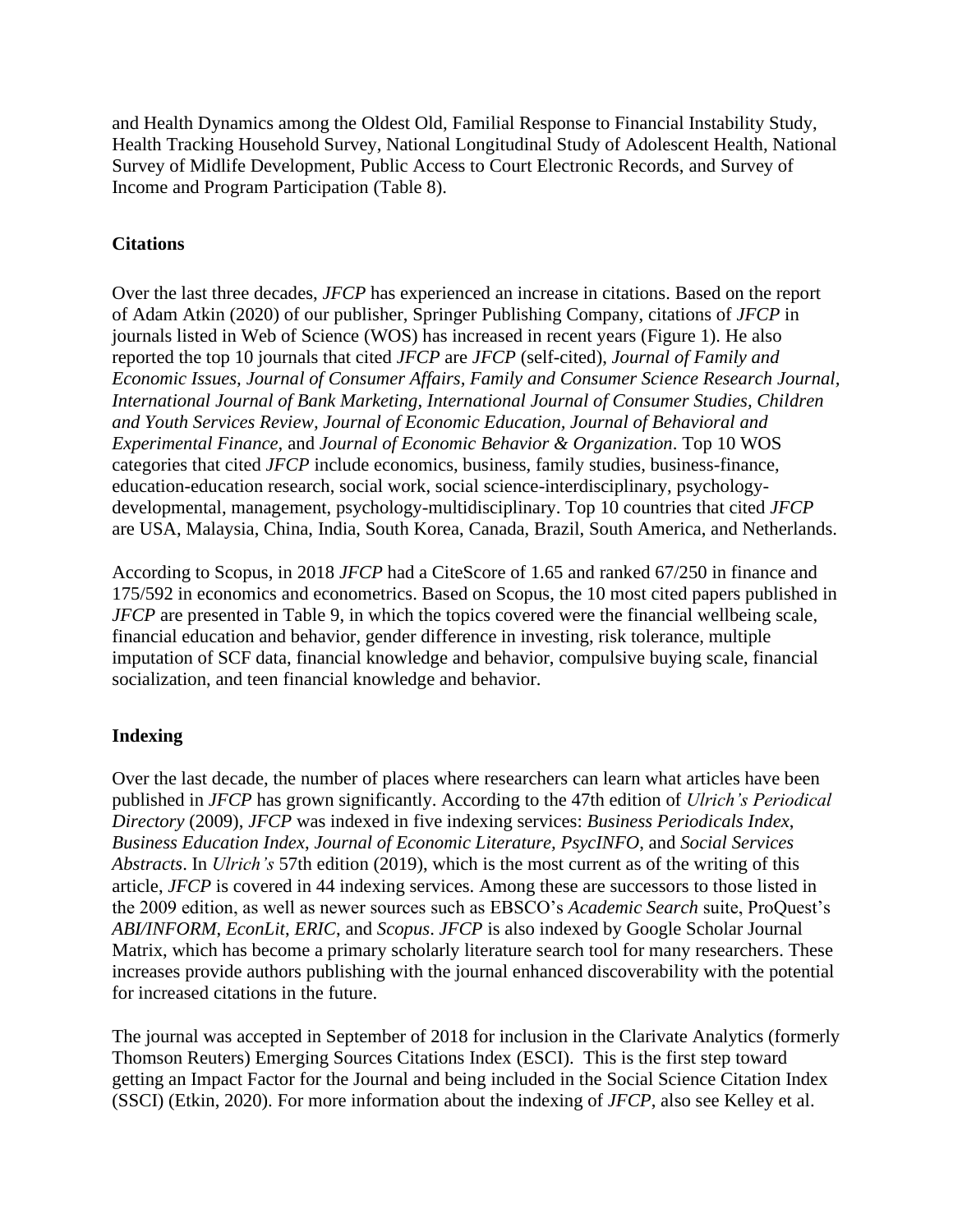(2013) and Mason et al. (2017).

### **Journal Services**

*Author Services.* After the journal was published by Springer, an online submission system has been used that is convenient for authors to submit and monitor submission statuses. The publisher also maintains a journal website and posts recent papers and connects them to several helpful social media tools such as Kudos to help authors promote their papers. The publisher website also provides helpful features such as "Share," "Alert," "Most Cited," etc. (<https://connect.springerpub.com/content/sgrjfcp>). AFCPE staff have helped promote *JFCP* papers by giving online research webinars and issuing social media posts. AFCPE also sponsors the outstanding research journal award and gives awards annually to a paper that is nominated by a nominating committee composed of the last year's winner and four editorial board members and then voted on by the entire editorial board members. The awarding paper and author information is posted on the AFCPE website. The *JFCP* editorial office has also helped distribute journal information through the Consumer listserv and other listservs and post recent published papers to the public.

*Readers and Member Services.* Papers in most older issues are available for readers that can be found on the AFCPE website. AFCPE also provides special benefits for its members to have access to research published in *JFCP* such as social media posts, Friday research posts, online research webinars, and annual symposium special sessions. For members who need continuing education credits, reading *JFCP* papers and answering questions online can partially fulfill the requirements.

## **Future Directions**

Starting in the fourth decade of *JFCP*, we will continue the efforts in two aspects; continue publishing cutting-edge, high quality, original research papers and further disseminate published research to practitioners in consumer finance. To achieve the first goal, we will actively recruit quality papers from researchers in multi-disciplines such as economics, business, consumer science, social work, psychology, sociology, education and any related fields and work hard to ensure *JFCP* is included in more top indexes such as Social Science Citation Index (SSCI). To achieve the second goal, we will continue working with the leaders and staff of AFCPE and Springer and take full advantage of information technology and social media, actively engaging in conversations between researchers and practitioners to make research results be more accessible and useful for their work to benefit consumer financial wellbeing.

## **Reflections by Sherman Hanna, the founding editor of** *JFCP*

Since 1990, the challenge has been to have articles that would be of interest to practitioners and researchers, but also to have a journal that would be an attractive outlet to researchers. Writing is hard, and an author must have considerable motivation to do the work and initial writing and make many revisions to produce a manuscript that has rigorous, original research that is communicated clearly. There are some practitioners who are willing to do that for fame or glory,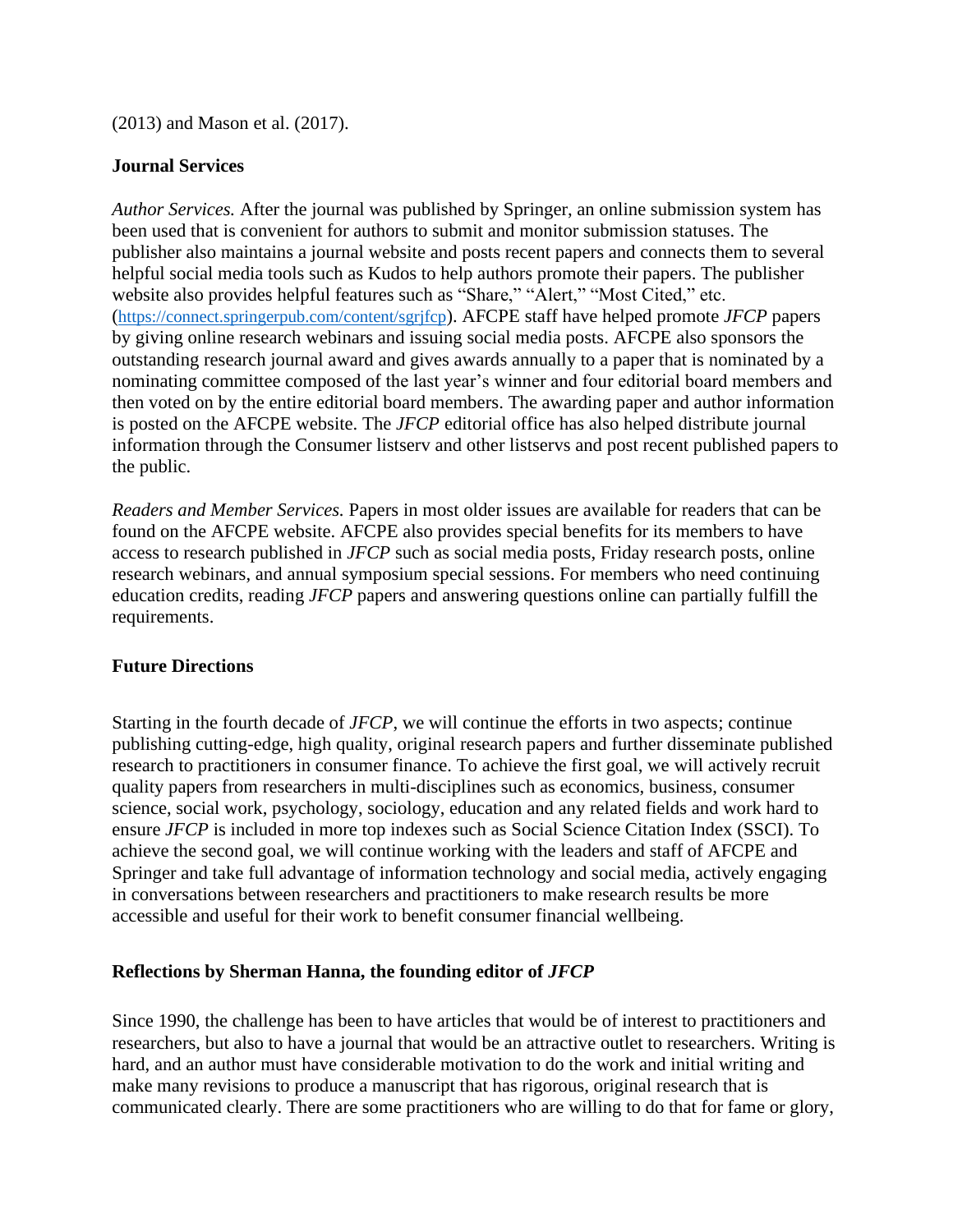but most of the writers of articles that have appeared in this journal are in academia. In universities, the term "publish or perish" was common 30 years ago, but the level of productivity expected has steadily increased, with numbers of journal articles published expected 30 years ago for promotion to full professor now at some research universities being insufficient for tenure. While this increase in the expectations has contributed to the enormous increase in manuscript submissions to research journals, there has also been an increasing expectation about the prestige of the journals one targets. These trends have added to the challenges faced by the editor, including efforts to obtain indexing, especially listing in Social Science Citation Index. Editors have been making progress on indexing, which will be crucial to the continued success of the journal.

#### **Acknowledgments**

We thank Rebecca Wiggins, Rachael DeLeon, Sara Martin-Fuller, and other AFCPE leaders and staff for their able and prompt assistances for the *JFCP* editorial office. We also thank Adam Etkin, Megan Larkin, Diana Osborne, and other Springer leaders and staff for providing continuing support for publishing *JFCP* and marketing it worldwide.

#### **References**

Etkin, A. (2020). *JFCP* information for 2019. Unpublished file.

- Hanna, S. D. (1999). Ten years of *Financial Counseling and Planning. Financial Counseling and Planning, 10*(2), ii-iv.
- Ji, H., Hanna, S. D., Lawrence, F. C., & Miller, R. (2010). Two decades of the *Journal of Financial Counseling and Planning*. *Journal of Financial Counseling and Planning*, *21*(1).
- Kelley, R., Lawrence, F. C., & Villere, P. F. (2013). Increasing influence of the *Journal of Financial Counseling and Planning*: Documentation of indexing in prominent databases. *Journal of Financial Counseling and Planning*, *24*(2).
- Mason, I. M., Izenstark, A., & Xiao, J. J. (2017). The expanding impact and reach of *Journal of Financial Counseling and Planning*. *Journal of Financial Counseling and Planning*, *28*(1), 3-4.

*Ulrich's periodicals directory* (47<sup>th</sup> ed.). (2009). New Providence, NJ: R.R. Bowker. *Ulrich's periodicals directory* (57<sup>th</sup> ed.). (2019). New Providence, NJ: ProQuest.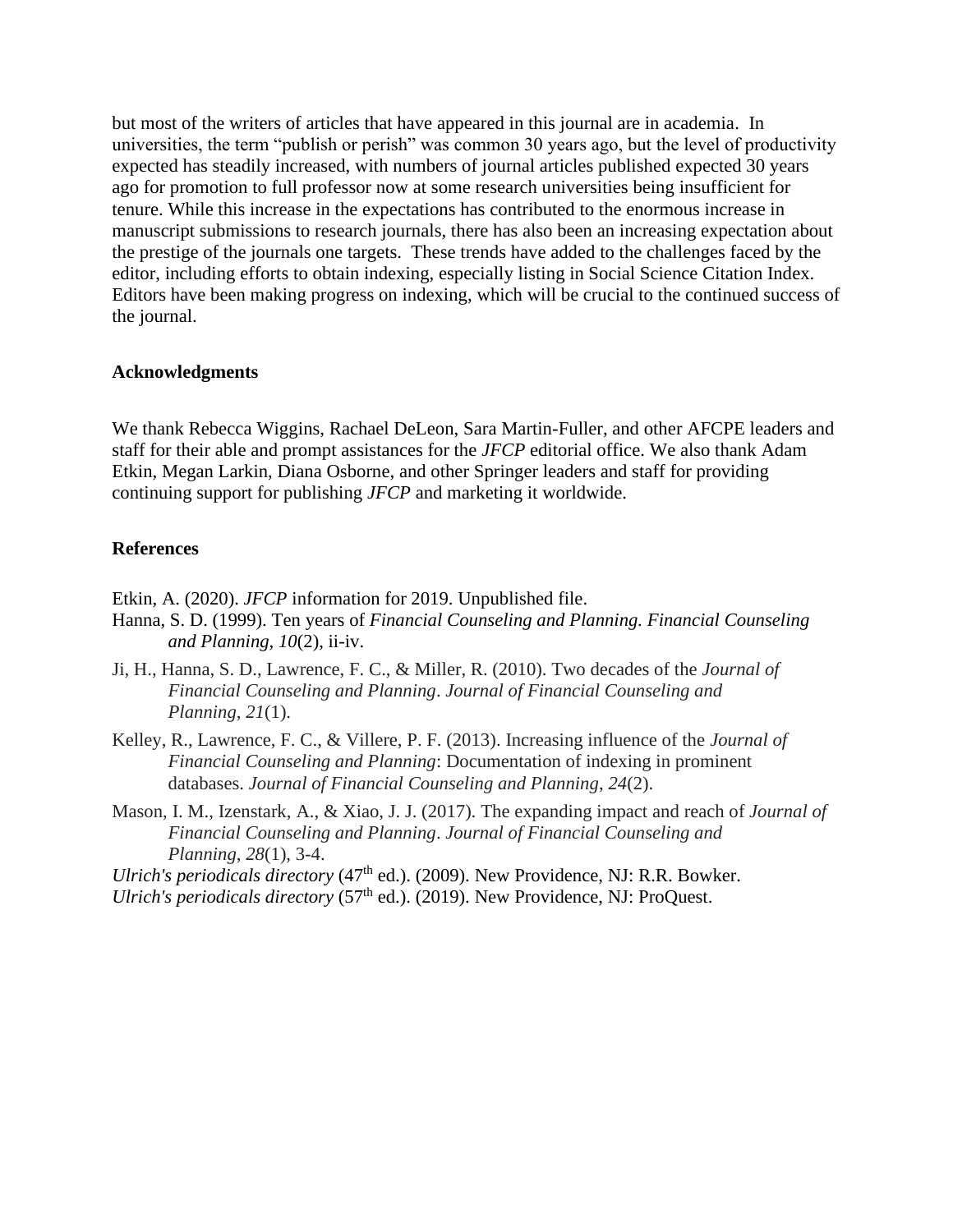|      | Decade 3 (2010-2019)   |          |      | 3 Decades (1990-2019) |          |
|------|------------------------|----------|------|-----------------------|----------|
| Rank | <b>Author</b>          | Pub. $#$ | Rank | <b>Author</b>         | Pub. $#$ |
|      | Sherman D. Hanna       | 9        |      | Sherman D. Hanna      | 29       |
| 2    | Sonya Britt-Lutter     | 6        | 2    | Jing Jian Xiao        | 15       |
| 2    | Swarn Chatterjee       | 6        | 2    | John E. Grable        | 15       |
| 4    | John E. Grable         | 5        | 4    | Sharon A. DeVaney     | 13       |
|      | <b>Michael Finke</b>   | 5        | 5    | Jean M. Lown          | 12       |
|      | Sandra J. Huston       | 5        | 6    | Sharon M. Danes       | 10       |
| 4    | Kyoung Tae Kim         | 5        | 6    | Jinhee Kim            | 10       |
| 8    | Jean M. Lown           | 4        | 8    | Swarn Chatterjee      |          |
| 8    | <b>Martin Seay</b>     | 4        | 8    | <b>Thomas Garman</b>  |          |
| 8    | Kristy Archuleta       | 4        | 8    | <b>Michael Gutter</b> |          |
| 8    | <b>Sharon M. Danes</b> | 4        | 8    | Sandra Huston         |          |
| 8    | Patti J. Fisher        | 4        | 8    | Barbara O'Neill       |          |
| 8    | Russell N. James III   | 4        | 8    | Deanna L. Sharpe      |          |
| 8    | Jinhee Kim             |          |      |                       |          |

**Table 1: Most Prolific Authors During 2010-2019 and 1990-2019**

*Note:* Data are collected from Scopus. For most prolific authors in 1990-99, see Hanna (1999) and in 2000-2009, see Ji et al (2010).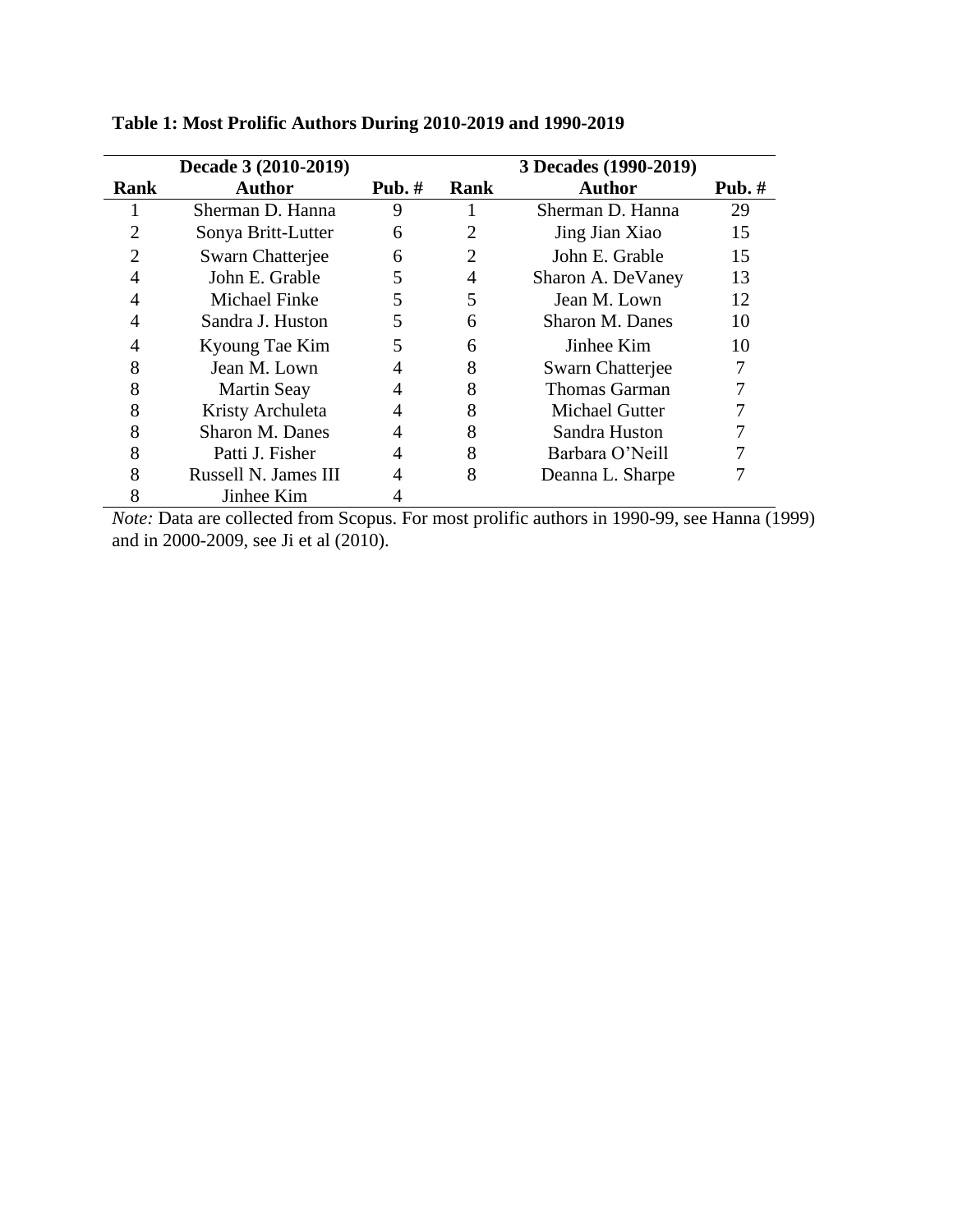|               | Decade 1 (1990-1999) |               | <b>Decade 2 (2000-2009)</b> |               | Decade 3 (2010-2019) |               |
|---------------|----------------------|---------------|-----------------------------|---------------|----------------------|---------------|
| Authorship    | n                    | $\frac{6}{6}$ | п                           | $\frac{6}{9}$ |                      | $\frac{6}{9}$ |
| Single Author | 39                   | 30            | 24                          |               | 28                   |               |
| Co-Authors    | 91                   | 70            | 117                         | 83            | 140                  | 83            |
| Article #     | 130                  |               | l 41                        |               | 68                   |               |

# **Table 2: Single Author vs. Co-Authors by Decade**

Source: For decades one and two, information is from Ji et al. (2010). Information for decade three is calculated by authors.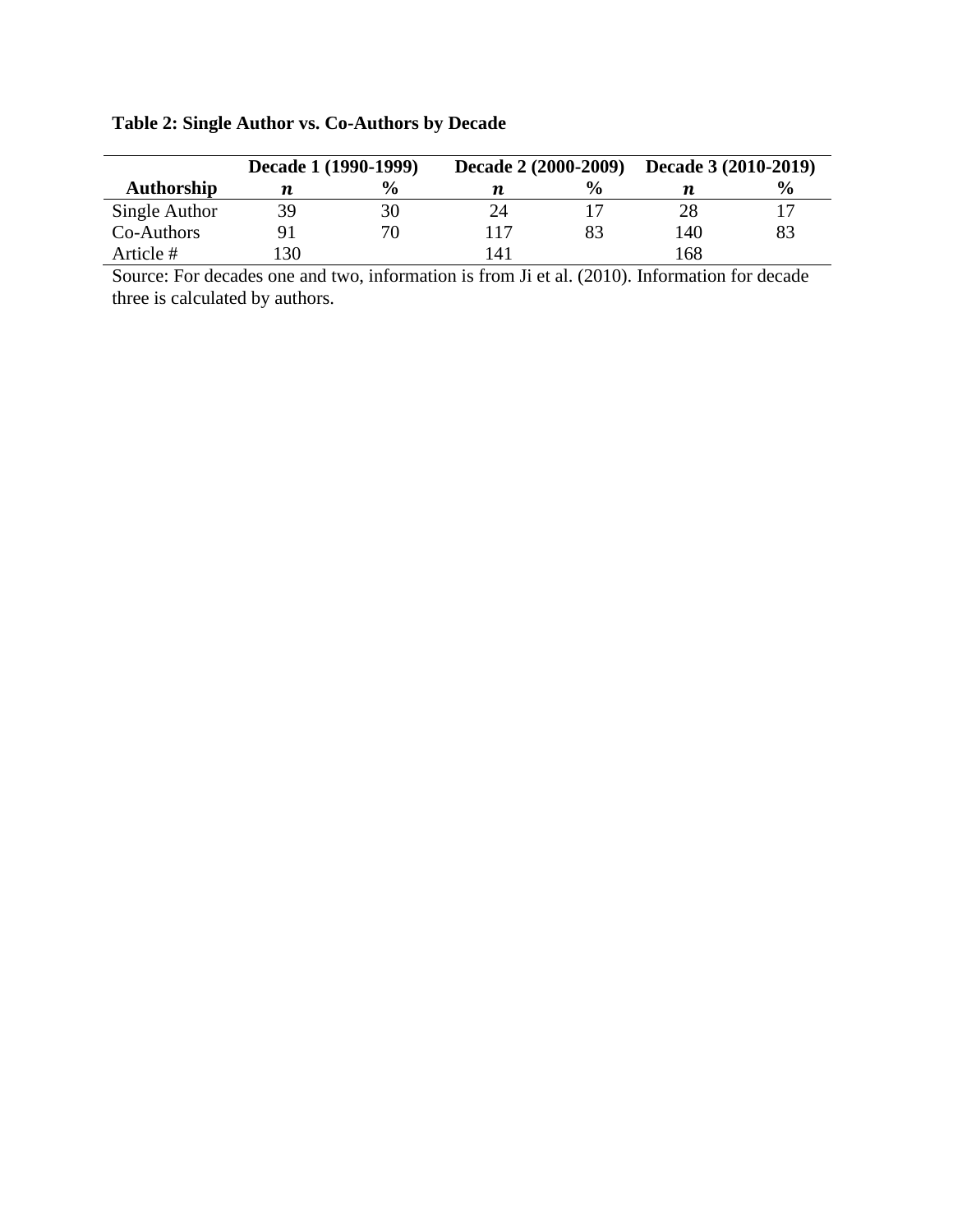|                | Decade 1 (1990-1999) |          | Decade 2 (2000-2009) |                     |          | Decade 3 (2010-2019) |                    |          |
|----------------|----------------------|----------|----------------------|---------------------|----------|----------------------|--------------------|----------|
| Rank           | <b>Affiliation</b>   | Pub. $#$ | Rank                 | <b>Affiliation</b>  | Pub. $#$ | Rank                 | <b>Affiliation</b> | Pub. $#$ |
| $\mathbf{1}$   | <b>Ohio State</b>    | 23       | 1                    | University of       | 15       |                      | Kansas State       | 22       |
|                | University           |          |                      | Georgia             |          |                      | University         |          |
| $\overline{2}$ | Purdue               | 14       | $\overline{2}$       | <b>Ohio State</b>   | 14       | $\overline{2}$       | University of      | 20       |
|                | University           |          |                      | University          |          |                      | Georgia            |          |
| 3              | University           | 10       | 3                    | <b>Texas Tech</b>   | 12       | 3                    | <b>Texas Tech</b>  | 17       |
|                | of Georgia           |          |                      | University          |          |                      | University         |          |
| $\overline{4}$ | University           | 9        | 4                    | Virginia Tech       | 11       | $\overline{4}$       | <b>Ohio State</b>  | 12       |
|                | of Missouri          |          |                      |                     |          |                      | University         |          |
| 5              | Kansas               | 7        | 4                    | Purdue              | 11       | 5                    | University of      | 9        |
|                | <b>State</b>         |          |                      | University          |          |                      | Alabama            |          |
|                | University           |          |                      |                     |          |                      |                    |          |
| 5              | University           | $\tau$   | 6                    | <b>Utah State</b>   | 10       | 5                    | Virginia Tech      | 9        |
|                | of Rhode             |          |                      | University          |          |                      |                    |          |
|                | Island               |          |                      |                     |          |                      |                    |          |
| 5              | Virginia             | $\tau$   | 7                    | University of       | 9        | 6                    | <b>Utah State</b>  | 7        |
|                | Tech                 |          |                      | Missouri            |          |                      | University         |          |
|                |                      |          |                      |                     |          |                      |                    |          |
|                |                      |          | 7                    | <b>Kansas State</b> | 9        | 6                    | University of      | 7        |
|                |                      |          |                      | University          |          |                      | Minnesota          |          |

**Table 3: Top 5 Author Affiliations by Decade**

Source: Scopus and author calculations.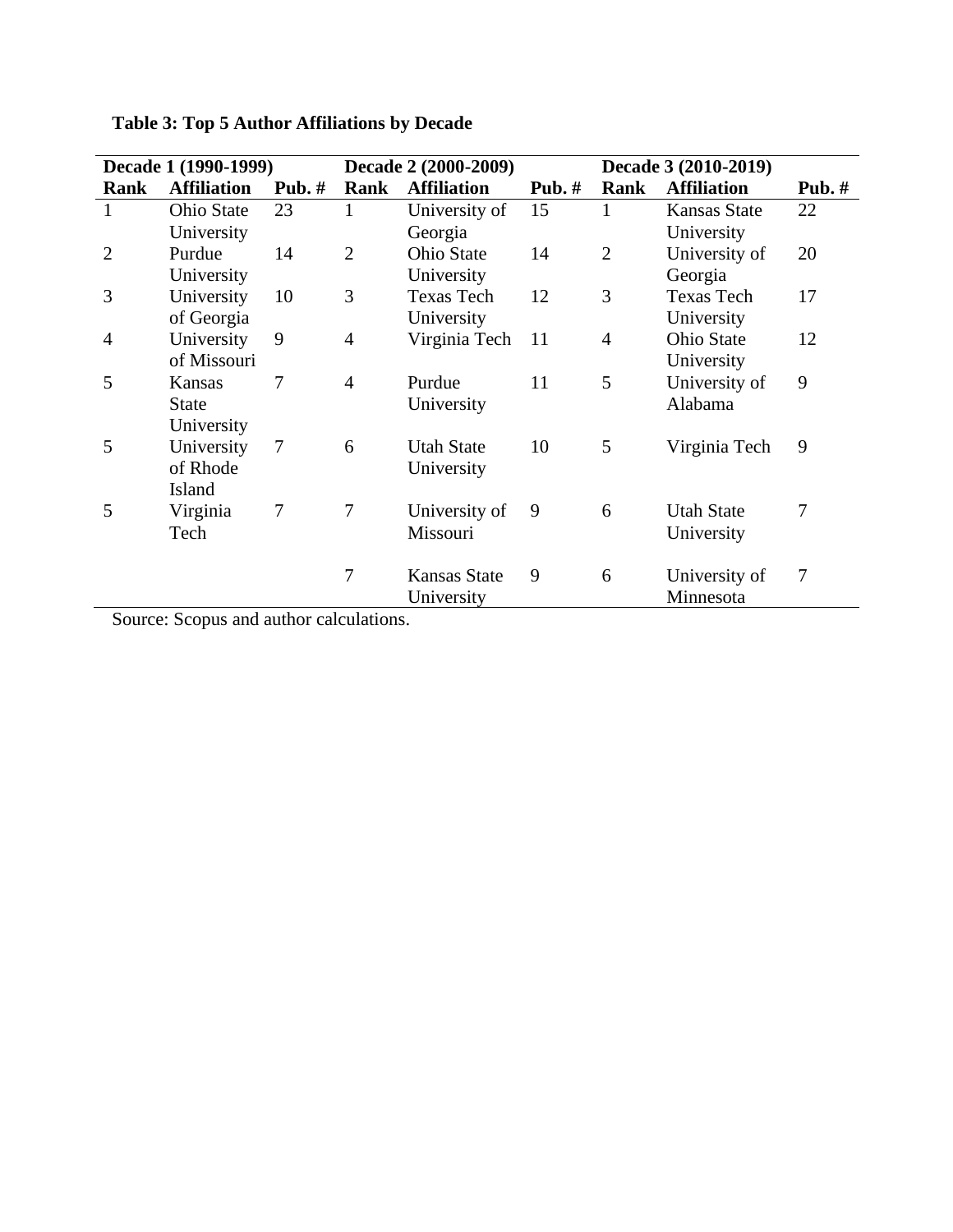| Decade 1             | Pub. $#$ | Decade 2             | Pub. $#$ | Decade 3             | Pub. $#$       |
|----------------------|----------|----------------------|----------|----------------------|----------------|
| $(1990-1999)$        |          | $(2000-2009)$        |          | $(2010-2019)$        |                |
| <b>United States</b> | 123      | <b>United States</b> | 135      | <b>United States</b> | 149            |
| Canada               | 3        | South Korea          | 3        | China                | 6              |
| South Korea          | 2        | Australia            | 2        | South Korea          | 4              |
| Kenya                | 1        | Canada               | 1        | Australia            | 3              |
|                      |          | Germany              | 1        | Canada               | 3              |
|                      |          | Greece               | 1        | Sweden               | 3              |
|                      |          | New Zealand          | 1        | Taiwan               | 3              |
|                      |          | Poland               | 1        | Hong Kong            | $\overline{2}$ |
|                      |          | Russia               | 1        | New Zealand          | $\overline{2}$ |
|                      |          | Sweden               | 1        | South Africa         | 2              |
|                      |          |                      |          | Turkey               | 2              |
|                      |          |                      |          | United Kingdom       | $\overline{2}$ |
|                      |          |                      |          | Belgium              | 1              |
|                      |          |                      |          | <b>Brazil</b>        |                |
|                      |          |                      |          | India                |                |
|                      |          |                      |          | Italy                |                |
|                      |          |                      |          | Japan                |                |
|                      |          |                      |          | Kazakhstan           |                |
|                      |          |                      |          | Lebanon              | 1              |
|                      |          |                      |          | Malaysia             | l              |

**Table 4: Author Countries/Areas by Decade**

Source: Scopus and author calculation.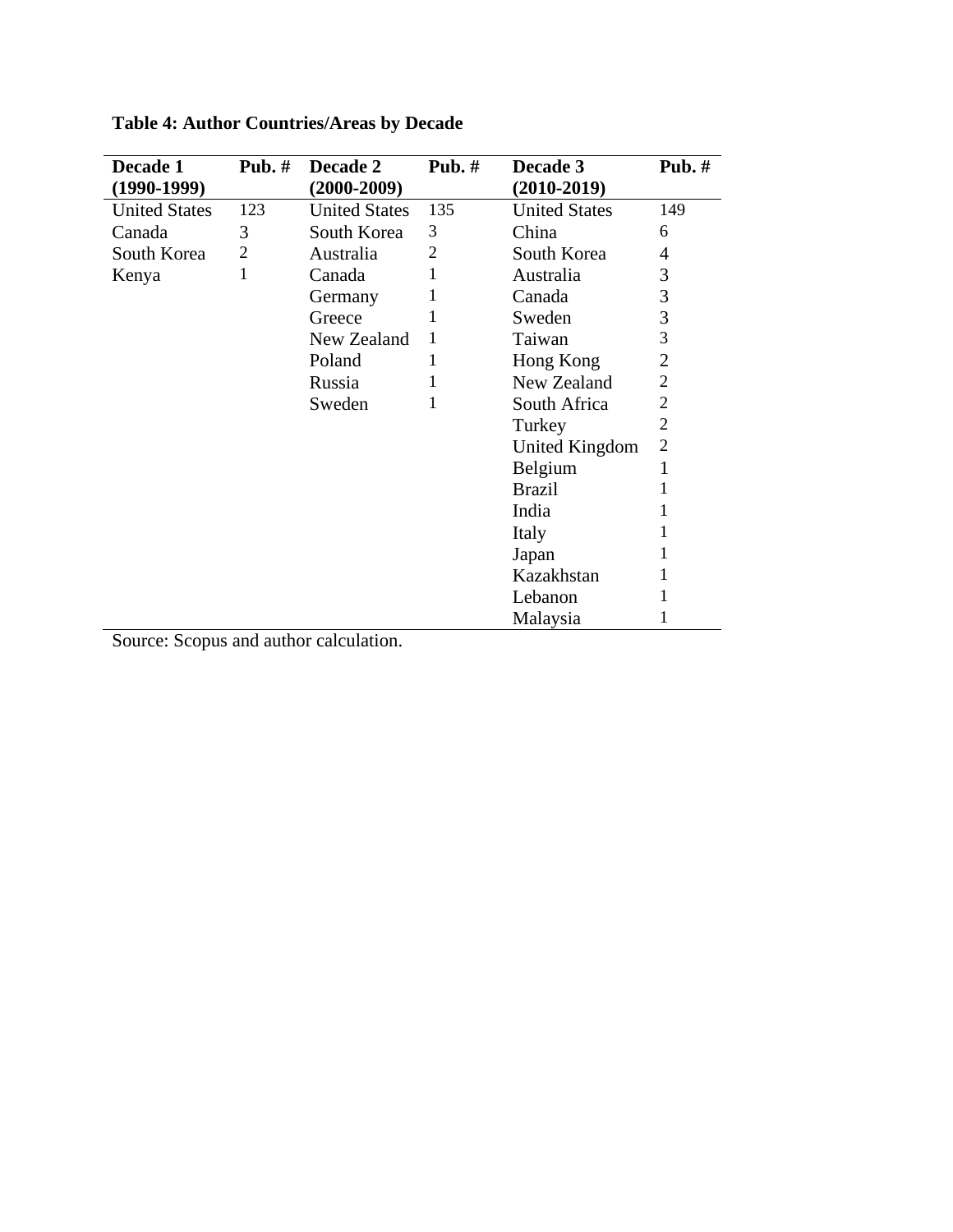| <b>Research Method</b>             |          | 1990-1999      |    | 2000-2009   | 2010-2019 |                |
|------------------------------------|----------|----------------|----|-------------|-----------|----------------|
|                                    | n        | Rank           | n  | <b>Rank</b> | N         | Rank           |
| Financial literacy                 | $\theta$ | n/a            | 8  |             | 44        |                |
| Retirement planning                | 14       | 3              |    | 11          | 35        | $\overline{2}$ |
| <b>Risk tolerance</b>              | 11       | 6              | 14 | 2           | 32        | 3              |
| Financial planning                 | 14       | 3              | 8  |             | 31        | 4              |
| Financial education                | 0        | n/a            | 12 | 3           | 29        | 5              |
| Personal financial behavior        | 0        | n/a            | 11 | 5           | 22        | 6              |
| Credit                             | 12       | 5              | 8  |             | 16        | 7              |
| Saving                             | 19       | $\mathfrak{D}$ | 5  | 12          | 14        | 8              |
| Financial management               | 0        | n/a            | 11 | 5           | 12        | 9              |
| Investment                         | 11       | 6              | 12 | 3           | 10        | 10             |
| Financial counseling               | 11       | 6              | 8  |             | 8         | 11             |
| Economic model                     | 11       | 6              |    | 14          | 0         | n/a            |
| Financial ratios                   | 11       | 6              | 3  | 13          | 0         | n/a            |
| <b>Survey of Consumer Finances</b> | 38       |                | 25 |             |           | n/a            |

## **Table 5. Top Key Words Used by Decade**

Source: Information about keywords in decades one and two is from Ji et al. (2010). Information in decade three is from Scopus and author calculations.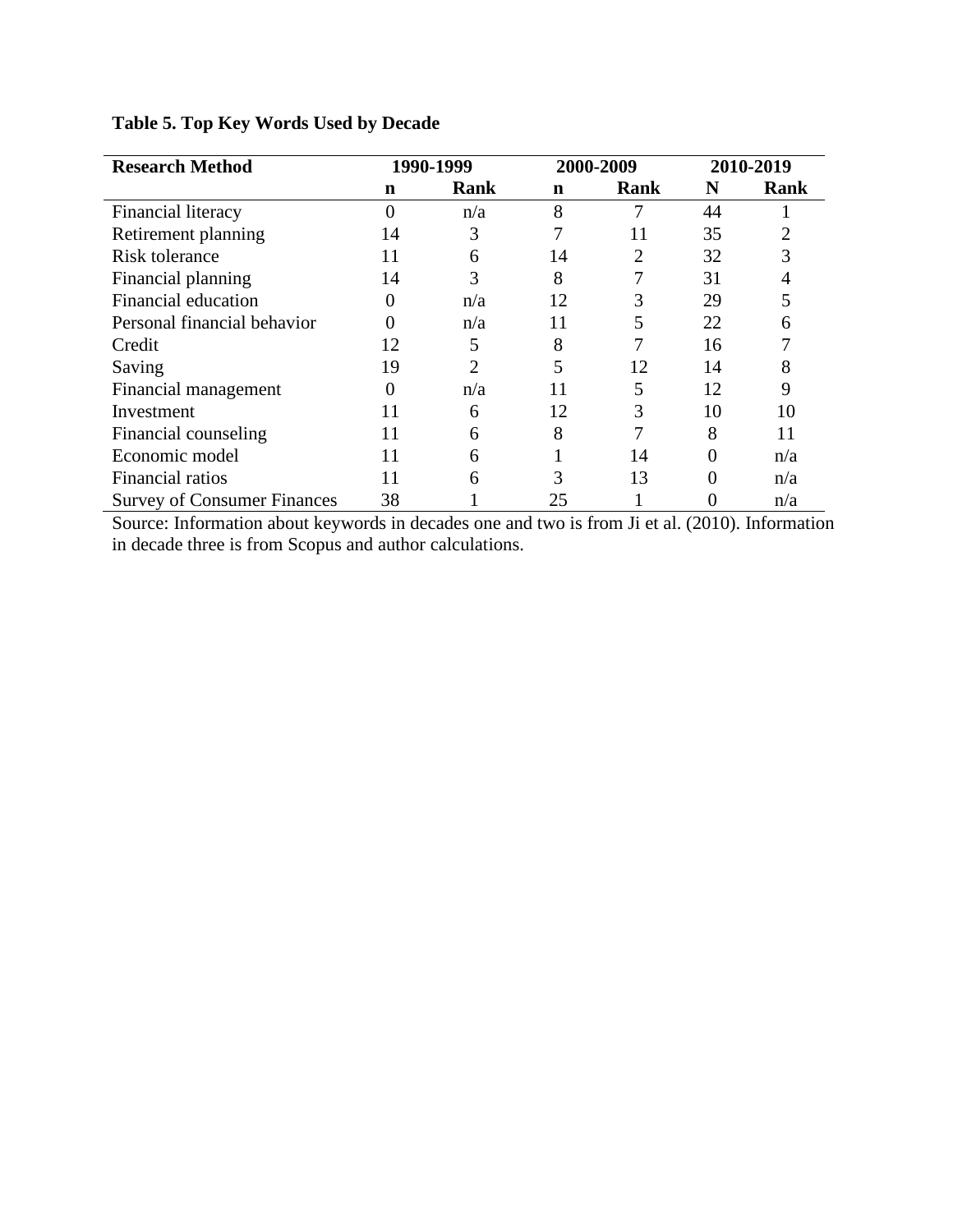# **Table 6: Research Methods by Decade**

| <b>Research Method</b> | 1990-1999        |               | 2000-2009              |               | 2010-2019 |               |
|------------------------|------------------|---------------|------------------------|---------------|-----------|---------------|
|                        | $\boldsymbol{n}$ | $\frac{6}{9}$ | п                      | $\frac{0}{0}$ | п         | $\frac{6}{9}$ |
| Qualitative method     |                  |               | 14                     |               |           |               |
| Quantitative method    | 91               | 70            | 97                     | 69            | 142       | 84            |
| Normative research     | 22               |               | 14                     | 10            |           |               |
| Review and/or opinion  | 14               |               | 16                     |               | 14        |               |
| Article #              | 30               |               | $\mathcal{A}^{\prime}$ |               |           |               |

Note: Information for the first two decades (1990-1999, 2000-2009) is from Ji et al. (2020). Information for the third decade (2010-2019) is calculated by the authors.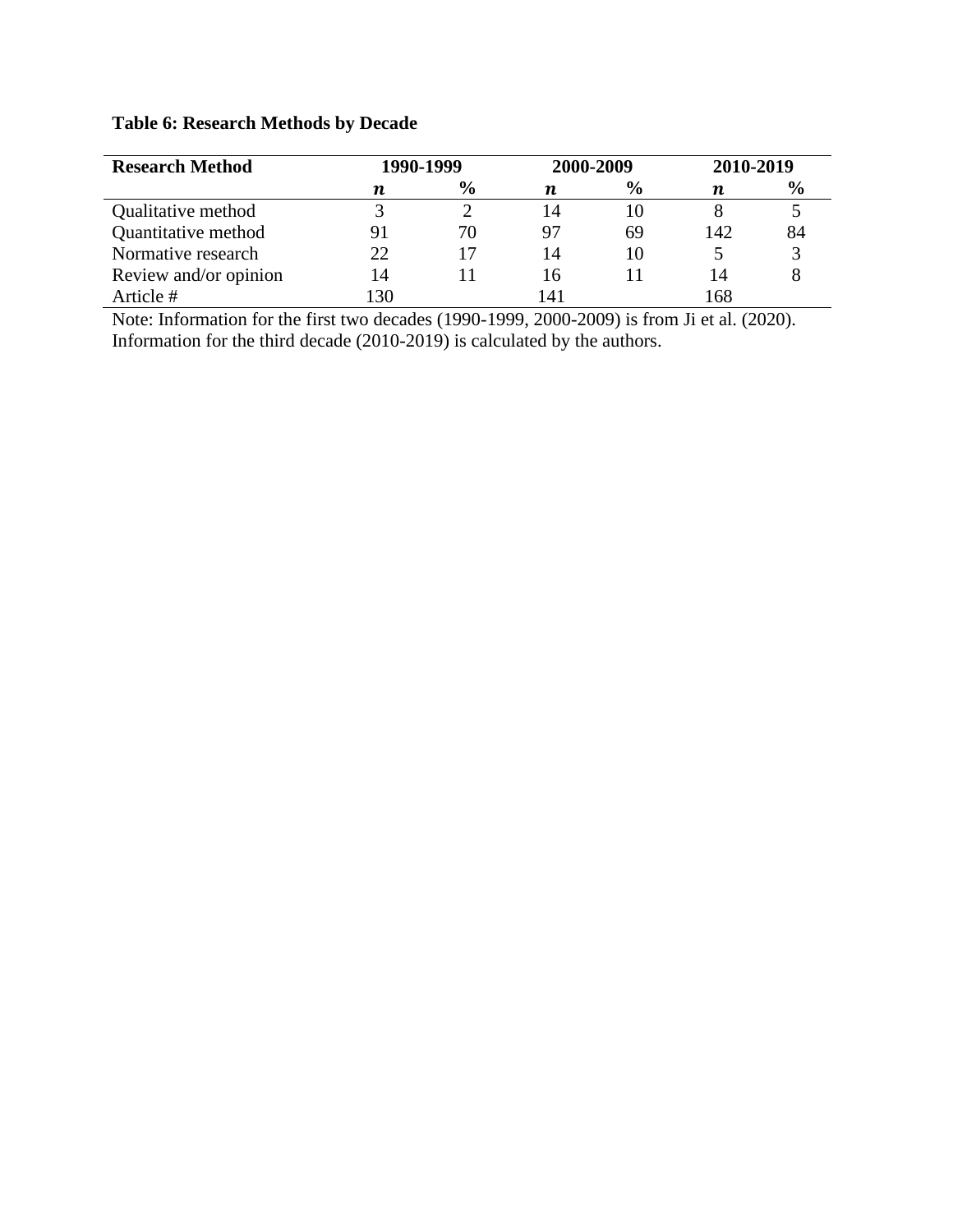# **Table 7: Data Analysis Type by Decade**

|                                            | 1990-1999 |               | 2000-2009 |               | 2010-2019 |               |
|--------------------------------------------|-----------|---------------|-----------|---------------|-----------|---------------|
|                                            | n         | $\frac{0}{0}$ | n         | $\frac{0}{0}$ | n         | $\frac{6}{6}$ |
| <b>Descriptive Analysis</b>                | 16        | 16            |           | 13            | 12        |               |
| Regression and regression-like<br>analysis | 67        | 69            | 73        | 74            | 110       |               |
| Other analysis                             | 14        | 14            |           | 13            | 20        | 14            |
| Article #                                  | 97        |               | 99        |               | 142       |               |

Note: Information for the first two decades (1990-1999, 2000-2009) is from Ji et al. (2020). Information for the third decade (2010-2019) is calculated by the authors.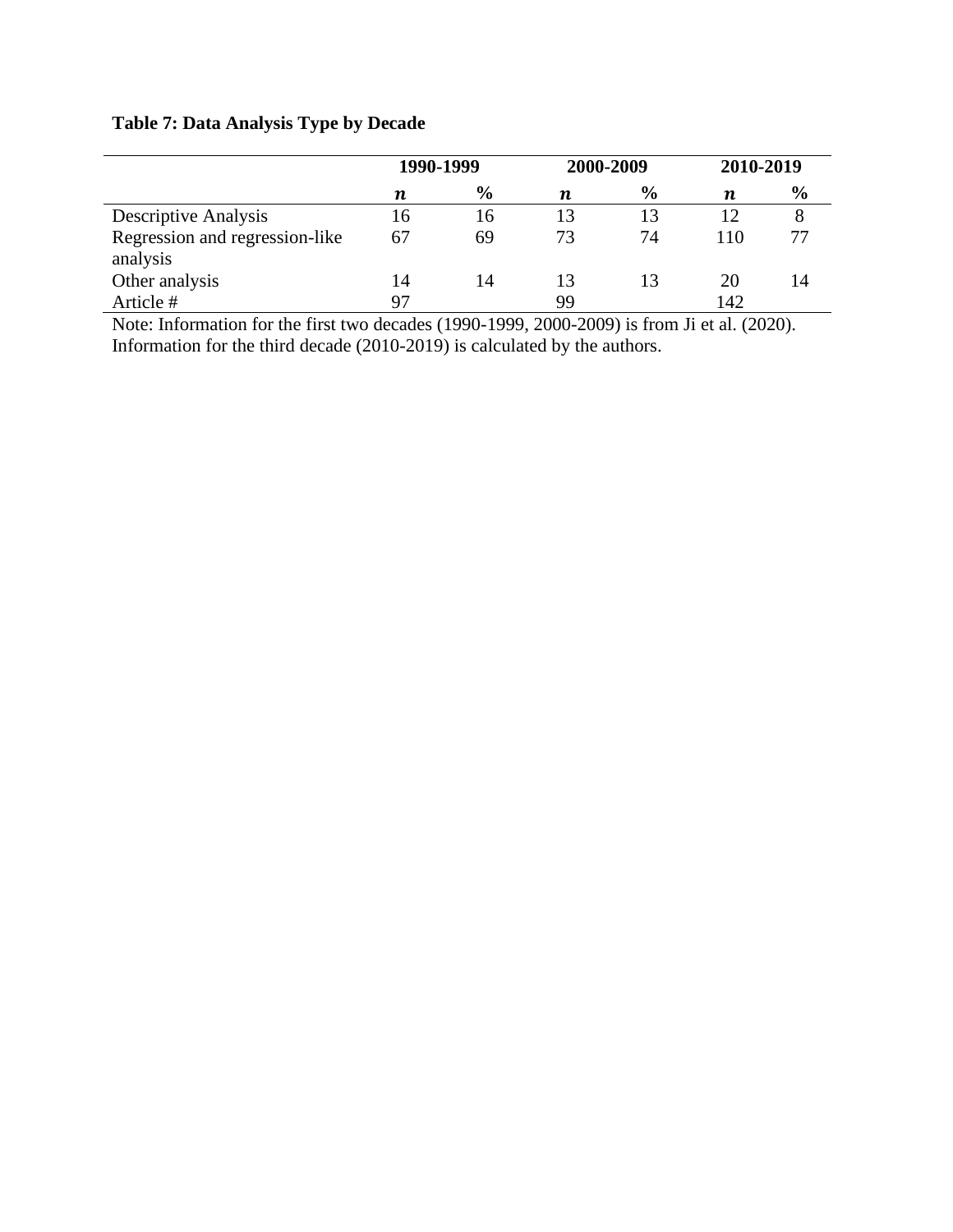| <b>Datasets</b>                                   | 1990-1999        |                |                  | 2000-2009      | 2010-2019        |                             |
|---------------------------------------------------|------------------|----------------|------------------|----------------|------------------|-----------------------------|
|                                                   | $\boldsymbol{n}$ | $\frac{6}{9}$  | $\boldsymbol{n}$ | $\%$           | $\boldsymbol{n}$ | $\frac{6}{9}$               |
| Survey of Consumer Finances (SCF)                 | 38               | 76             | 28               | 58             | 18               | 29                          |
| <b>National Family Business Survey</b><br>(NFBS)  | n/a              |                | 3                | 6              | n/a              |                             |
| Retirement Confidence Survey (RCS)                | n/a              |                | 3                | 6              | n/a              |                             |
| <b>Consumer Expenditure Surveys (CES)</b>         | 3                | 6              | 1                | $\overline{2}$ | 1                | $\mathcal{D}_{\mathcal{L}}$ |
| Health and Retirement Study (HRS)                 | n/a              |                | 1                | $\overline{2}$ | 7                | 11                          |
| National Longitudinal Surveys of<br>Youth (NLSY)  | 1                | 2              | 3                | 6              | 7                | 11                          |
| <b>National Long Term Care Survey</b><br>(NLTCS)  | $\overline{2}$   | $\overline{4}$ | n/a              |                | n/a              |                             |
| De Nederlandsche Bank Household<br>Survey (DNBHS) | n/a              |                | n/a              |                | 3                | 5                           |
| National Financial Capability Study<br>(NFCS)     | n/a              |                | n/a              |                | 9                | 15                          |
| Panel Study of Income Dynamics<br>(PSID)          | n/a              |                | n/a              |                | 5                | 8                           |
| Other                                             | 6                | 12             | 9                | 18             | 12               | 19                          |
| Total                                             | 50               |                | 48               |                | 62               |                             |

# **Table 8: National Datasets Used by Decade**

Note: Information for the first two decades (1990-1999, 2000-2009) is from Ji et al. (2020). Information for the third decade (2010-2019) is calculated by the authors.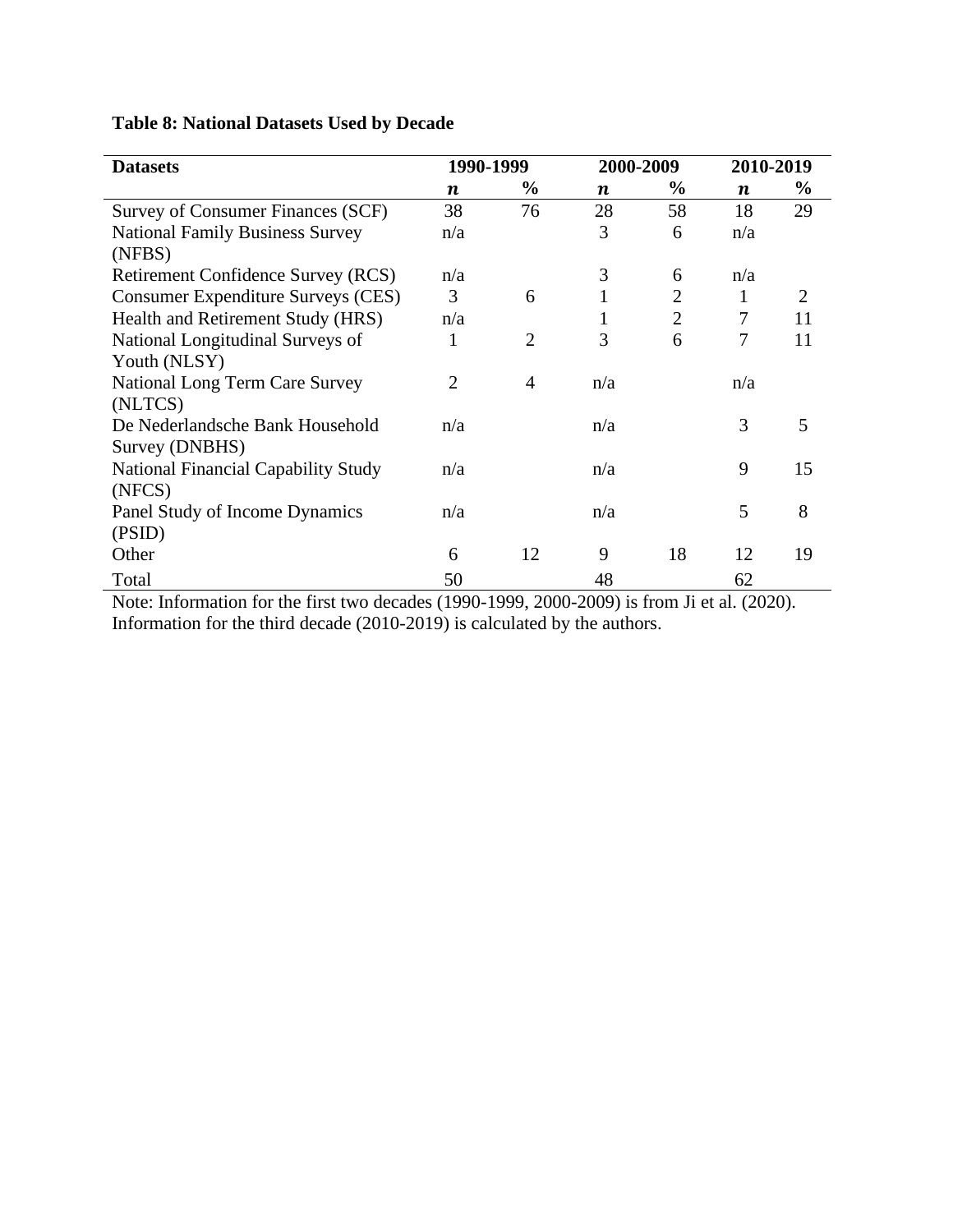**Table 9: Most Cited Articles on Scopus over Three Decades (1990-2019)**

| <b>Rank</b>    | <b>Citation</b>                                                                                                                                                                                                        | <b>Citation #</b> |
|----------------|------------------------------------------------------------------------------------------------------------------------------------------------------------------------------------------------------------------------|-------------------|
| $\mathbf{1}$   | Prawitz, A.D., Garman, E.T., Sorhaindo, B., O'Neill, B., Kim, J., &<br>Drentea, P. (2006). InCharge financial distress/financial well-being<br>scale: Development, administration, and score interpretation. Financial | 164               |
| $\overline{2}$ | Counseling and Planning, 17(1), 34-50.<br>Mandell, L., & Klein, L. S. (2009). The impact of financial literacy<br>education on subsequent financial behavior. Journal of Financial                                     | 133               |
|                | Counseling and Planning, 20(1), 15-24.                                                                                                                                                                                 |                   |
| 3              | Baktelsmit, V.L., & Bernaskek, A. (1996). Why do women invest<br>differently than men? Financial Counseling and Planning, 7, 1-10.                                                                                     | 130               |
| 4              | Sung, J., & Hanna, S. (1996). Factors related to risk tolerance. Financial<br>Counseling and Planning. 7, 11-19.                                                                                                       | 114               |
| 5              | Montalto, C. P., & Sung, J., (1996). Multiple imputation in the 1992<br>Survey of Consumer Finances. Financial Counseling and Planning, 7,<br>133-141.                                                                 | 109               |
| 6              | Robb, C.A., & Woodyard, A.S. (2011). Financial knowledge and best<br>practice behavior. Journal of Financial Counseling and Planning. 22(1),<br>60-70.                                                                 | 96                |
| 7              | Wang, H., & Hanna, S. (1997). Does risk tolerance decrease with age?<br>Financial Counseling and Planning, 8(2), 27-32.                                                                                                | 89                |
| 8              | Edwards, E. A. (1993). Development of a new scale for measuring<br>compulsive buying behavior. Financial Counseling and Planning, 4,<br>$67 - 85.$                                                                     | 88                |
| 9              | Danes, S. M. (1994). Parental perceptions of children's financial<br>socialization. Financial Counseling and Planning, 5, 127-149                                                                                      | 87                |
| 10             | Danes, S. N., & Haberman, H. R. (2007). Teen financial knowledge,<br>self-efficacy and behavior: A gendered view. Financial Planning and<br>Counseling, 18(2), 48-60.                                                  | 84                |

Source: Scopus, retrieved on February 2, 2020.